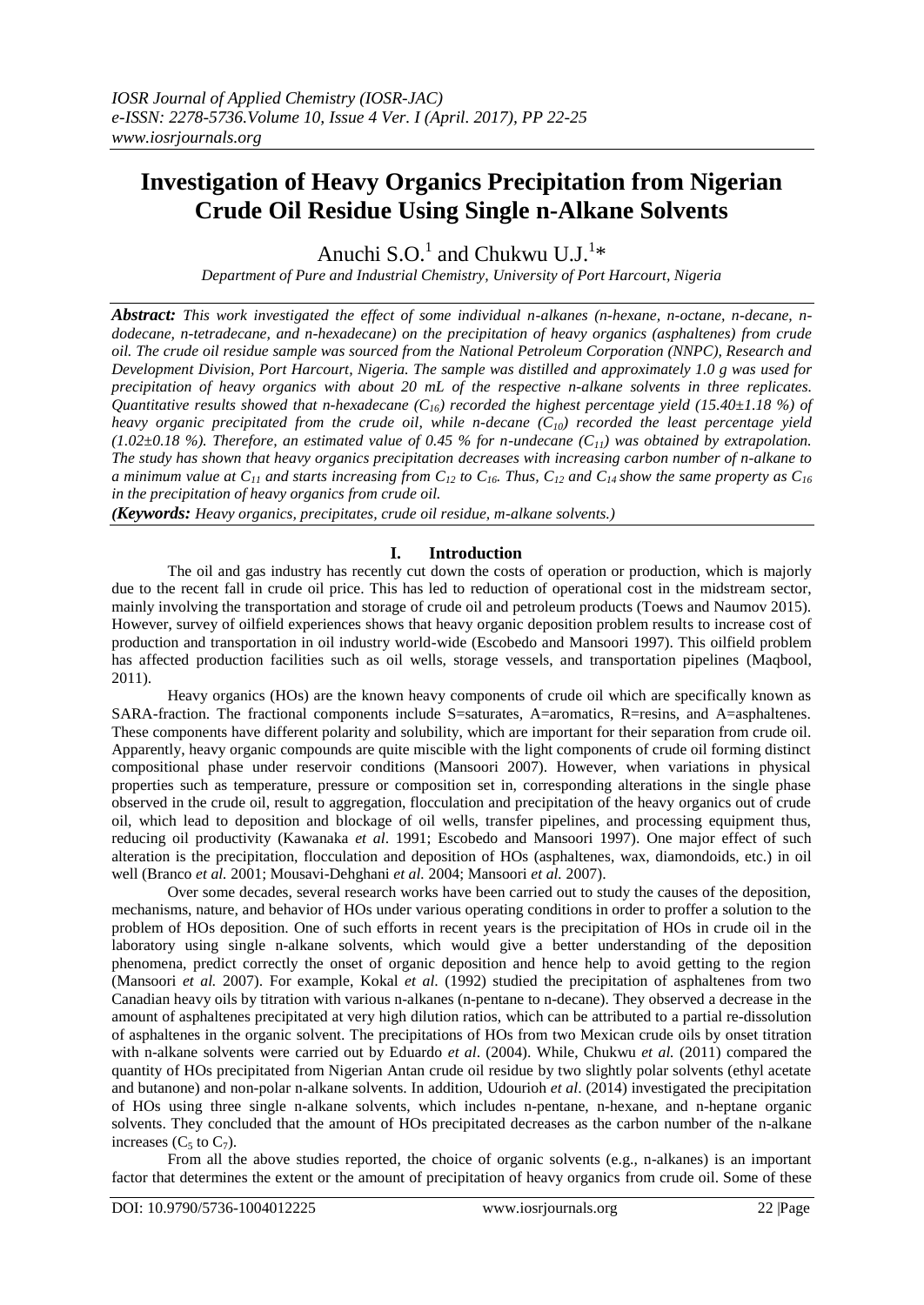n-alkane solvents with their molecular formulas include n-pentane  $(C_5H_{12})$ , n-hexane  $(C_6H_{14})$ , n-heptane  $(C_7H_{16})$ , n-octane  $(C_8H_{18})$ , n-decane  $(C_{10}H_{22})$ , n-undecane  $(C_{11}H_{24})$ , n-dodecane  $(C_{12}H_{26})$ , n-tetradecane  $(C_{14}H_{30})$ , n-hexadecane  $(C_{16}H_{34})$ . In addition, the amount of HOs (e.g., asphaltenes) decreases with increasing carbon number of the n-alkane solvents have been reported by many authors. However, Hotier and Robin (1983) found that the volume of n-alkane at the onset of asphaltene precipitation of a crude oil with increasing carbon number of the n-paraffin reaches a maximum at a carbon number of 7 (n-heptane). Whereas, Wiehe *et al* (2004) arrived at carbon number 10 (n-decane) maximum as presented in Figure 1.



**Figure 1:** Volume fraction of n-paraffin at the onset of asphaltene precipitation for Alberta Crude (Wiehe *et al.,* 2004).

Figure 1 suggests that n-alkanes with carbon number  $(> 10)$  can be poorer solvents for petroleum HOs (asphaltenes) than lower-carbon number n-alkanes, even though the solubility parameters of n-alkanes increase continuously with increasing carbon number (Hansen, 1971). This was observed with  $C_{16}$  n-alkane at high nparaffin/oil volume ratios and was referred to as the paradox of asphaltene precipitation with n-paraffins (Speight, 1999). Tobrise *et al.* (2016) showed that when the number of carbon atoms increase, the percentage weight of the precipitate tends to decrease up to  $C_{10}$  indicating increasing solubility, but a sharp increase was obtained with  $C_{12}$  to  $C_{16}$ . Consequently, crude oils contain n-alkanes  $C_1$  to  $C_{30}$  of which  $C_1$  to  $C_4$  are gases at room temperature and atmospheric pressure,  $C_5$  to  $C_{11}$  are liquids while others are solids. Under reservoir conditions all these exist in one liquid phase. Hence, n-alkanes  $C_1$  to  $C_{18}$  could participate in the precipitation process as precipitants. The aim of this work is to determine the position of n-hexane, n-octane, n-decane, ndodecane, n-tetradecane, and n-hexadecane in the insolubility (precipitation) curve of heavy organics precipitation from crude oil.

## **II. Experimental**

An atmospheric distilled Nigerian crude oil blend residue was sourced from the National Petroleum Corporation (NNPC), Research and Development Division, Port Harcourt, Rivers. The organic solvents used include analar grade of n-hexane (BDH VWR Analytical, USA), n-octane (Sigma Aldrich, UK), n-decane (Sigma Aldrich, UK), n-dodecane (Alfa Aesar, Germany), n-tetradecane (Sigma Aldrich, UK), and nhexadecane (Alfa Aesar, German). The single and binary solvent precipitation experiments were each carried out in three replicates according to the method described by Kokal *et al*., (1992) and Eduardo *et al*., (2004) and modified ASTM/IP (American Standard Test Method/Institute of Petroleum) methods. A 20ml of the single nalkane solvents was added to approximately 1g of oil each in an appropriate flask. The mixtures were agitated for 30mins using mechanical shaker. It was allowed to stand for 48hours. After which the solution was filtered using a vacuum pump system with a 0.45µm membrane filter fitted in a Buchner funnel/Buchner flask and connected to the vacuum pump. The flask and the membrane filter were rinsed with small volumes of the corresponding n-alkane single solvents to eliminate the residual oil. The membrane filter with the precipitated material was dried in a vacuum oven at 0.1bar (gauge pressure) and 333K over 2hours. It was finally weighed to determine the heavy organic mass precipitate. The weight percent of HOs precipitated from the crude oil sample can be calculated by: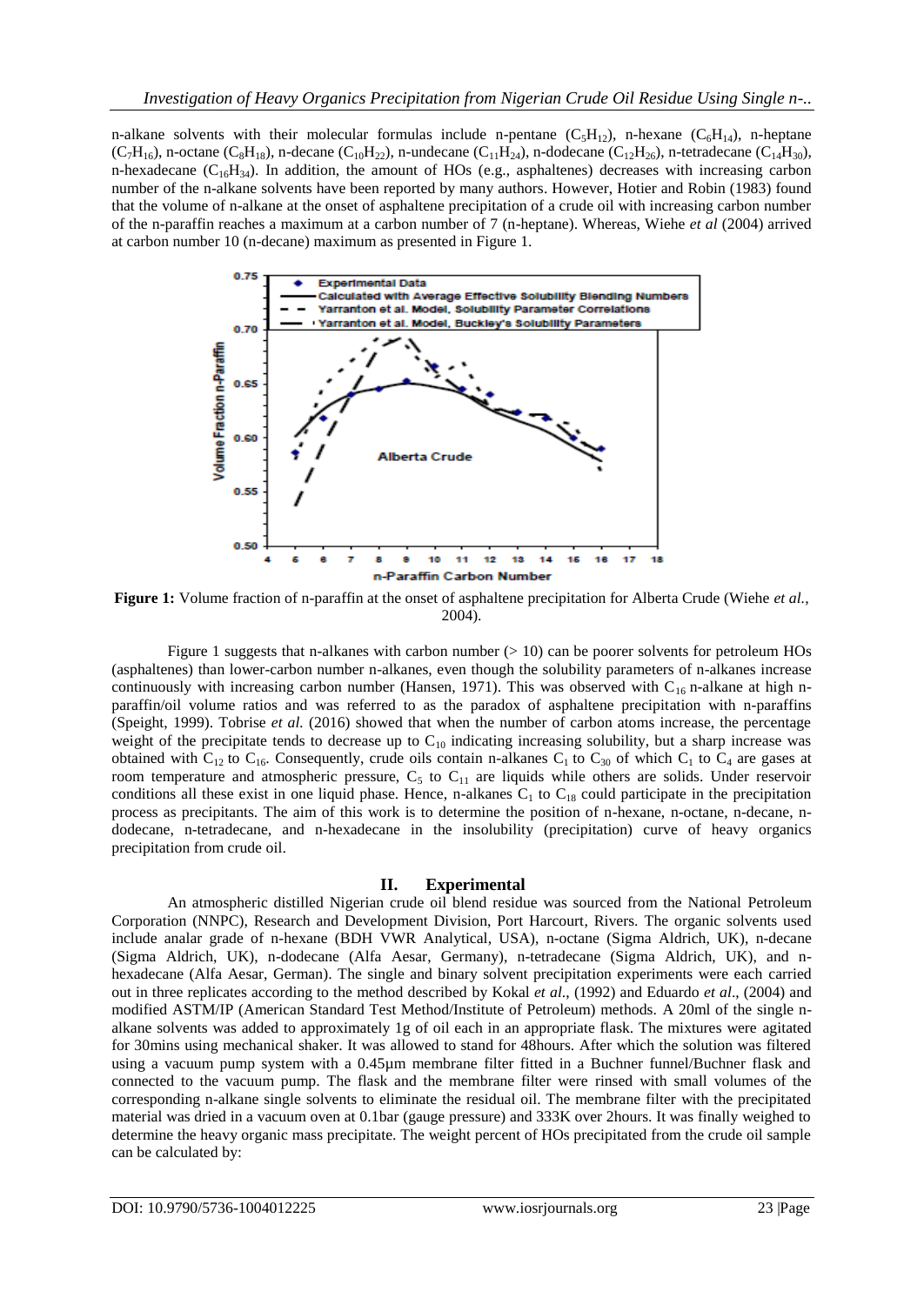Weight % = 
$$
\frac{\text{weight of HO} \text{ precipitate in mg/L}}{\text{weight of residue in mg/L}} \times \frac{100}{1}
$$
 [1]

#### **III. Results and Discussion**

The result of the experiments for single n-alkane  $(C_6, C_8, C_{10}, C_{12}, C_{14}, C_{16})$  precipitation of HOs from about 1.0 g of crude oil residue at room temperature and atmospheric pressure is presented in Figure 2.



**Figure 2:** Plot of weight % of HO precipitated against carbon number for single n-alkane precipitants**.**

The HOs precipitation using single n-alkanes  $(C_6, C_8, C_{10}, C_{12}, C_{14}, C_{16})$  for 20mls/g total solvent volume (Figure 2) recorded its highest weight percentage yield of precipitate by  $C_{16}$  (n-hexadecane) and least weight percentage precipitate for  $C_{10}$  (n-decane). The HOs obtained in this work may be a mixture of coprecipitating species similar to what is obtained in the oilfield.

In comparison to the results found by Wiehe *et al*. (2004), which concluded that the volume of n-alkane at the flocculation point, which is the point of incipient asphaltene precipitation, increases as the n-paraffin carbon number increases, reaching a maximum at a carbon number of 9 or 10, and then decrease (Figure 1). In other words, their conclusion summarizes that with the increase in carbon number of n-paraffin, the asphaltene precipitation of a crude oil reaches a minimum at a carbon number 9 or 10 based on the percentage weight of asphaltene precipitated and then increases.

However, it was observed in this research that the weight percentage yield of HOs decreases from  $C_6$  to  $C_{11}$  (estimated value of 0.45%) and then increases beginning at  $C_{12}$ . Thus, this work found that with the increase in carbon number of n-alkanes (from  $C_6$  to  $C_{16}$ ), the HOs precipitation of crude oil reaches a minimum at carbon number 11 with an estimated value of 0.45 weight percent. Then a rise in percentage weight of precipitate is observed from  $C_{12}$  and  $C_{14}$  to  $C_{16}$ , which makes the curve of weight % against n-alkane carbon number a parabola with minima at (0.45) for  $C_{11}$  (Figure 2). This curve is similar in shape but inverse of the curve for the volume fraction of n-paraffin at the onset asphaltene precipitation of a crude oil by Wiehe *et al.* (2004) (Figure 1). Consequently, a new concept to divide the range of n-alkane solvents into four major groups of HOs precipitants based on their precipitating power represented as p-factor. The p-factor is defined by the equation:

weight % of HOs ppt by an n - alkane weight % of HOs ppt by an n - alkane [2]

Where  $C_{11}$  is assumed to produce the lowest quantity of HOs precipitate.

Assigning C<sub>11</sub> a p-factor of 1, the values for other n-alkanes used in this work are as follows: C<sub>6</sub> ≥ 10, C<sub>8</sub> ≥ 3, C<sub>10</sub>  $\geq$  2, C<sub>12</sub>  $\geq$  4, C<sub>14</sub>  $\geq$  16 and C<sub>16</sub>  $\geq$  34. This result leads to classification of n-alkane precipitants according to their precipitating ability/reverse of solubility properties. This classification is presented in Table 2.